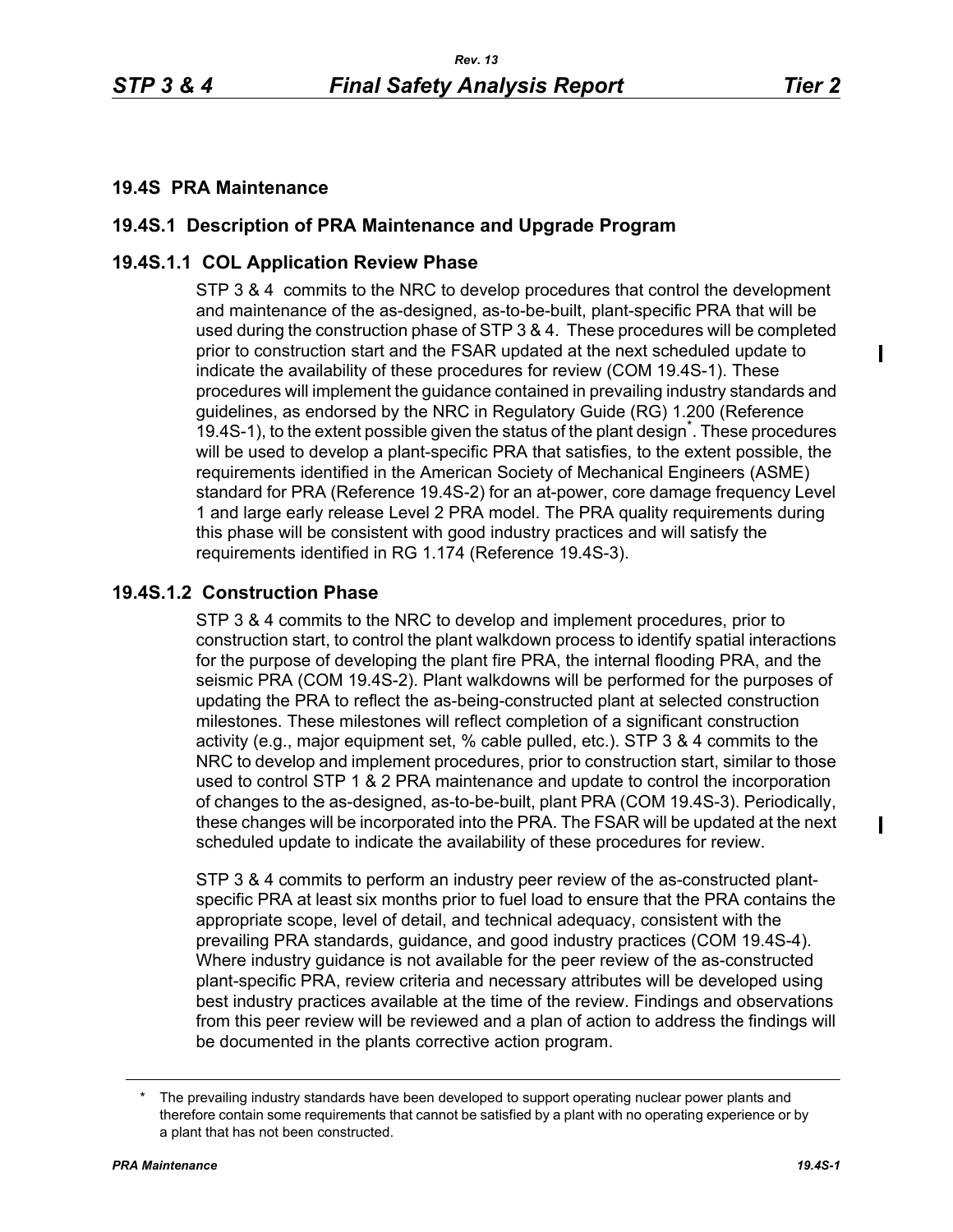Findings and observations that reveal fundamental weaknesses in PRA modeling will be incorporated into the as-constructed plant-specific PRA prior to using the PRA to support operations phase risk-informed activities. Other findings and observations that do not significantly affect operations phase risk-informed applications may be deferred until the first major update of the operations phase PRA.

### **19.4S.1.3 Operations Phase**

An existing plant procedure on PRA Model Maintenance and Update discusses the process for maintaining and updating the plant-specific PRA that supports STP 1 & 2. This procedure will be used to maintain the plant-specific PRA developed to support operation of STP 3 & 4. The major provisions of this procedure are:

- The periodic update frequency for PRA model revisions is once every three years.
- **Updates of selected PRA processes, such as human reliability analysis and** external events analysis are performed as necessary in response to changes in industry and NRC guidance and experience. These processes are reviewed as part of the model update process to identify potential changes.
- Tracking of proposed changes to the PRA model using the stations Corrective Action Program.
- Deferred tasks not performed during a periodic update are documented in a Condition Report in the Corrective Action Program. This Condition Report justifies the deferral and develops a plan of action for expeditiously completing remaining model tasks.
- A description of the station records and industry programs that are periodically reviewed to identify potential changes to the plant-specific PRA model.
- **If a potential change to the PRA results in an increase to core damage frequency** and/or large early release frequency of less than 10%, then the change is entered into the set of model changes for the next regularly scheduled PRA update. If the proposed change results in a change in core damage frequency or large early release frequency of greater than or equal to 10%, the Manager of Risk Management is notified and a tracking condition report is generated for the affected system or process clearly outlining the necessary changes. The decision to update the affected section(s) of the PRA is made by the Manager of Risk Management based upon consideration of the effect of the changes on existing risk-informed processes.
- Describes which risk-informed applications are required to be updated after a PRA model revision.
- **IDENTIFIELD IDENTIFIELD** Section of the plant-specific PRA will be updated during the periodic PRA update.